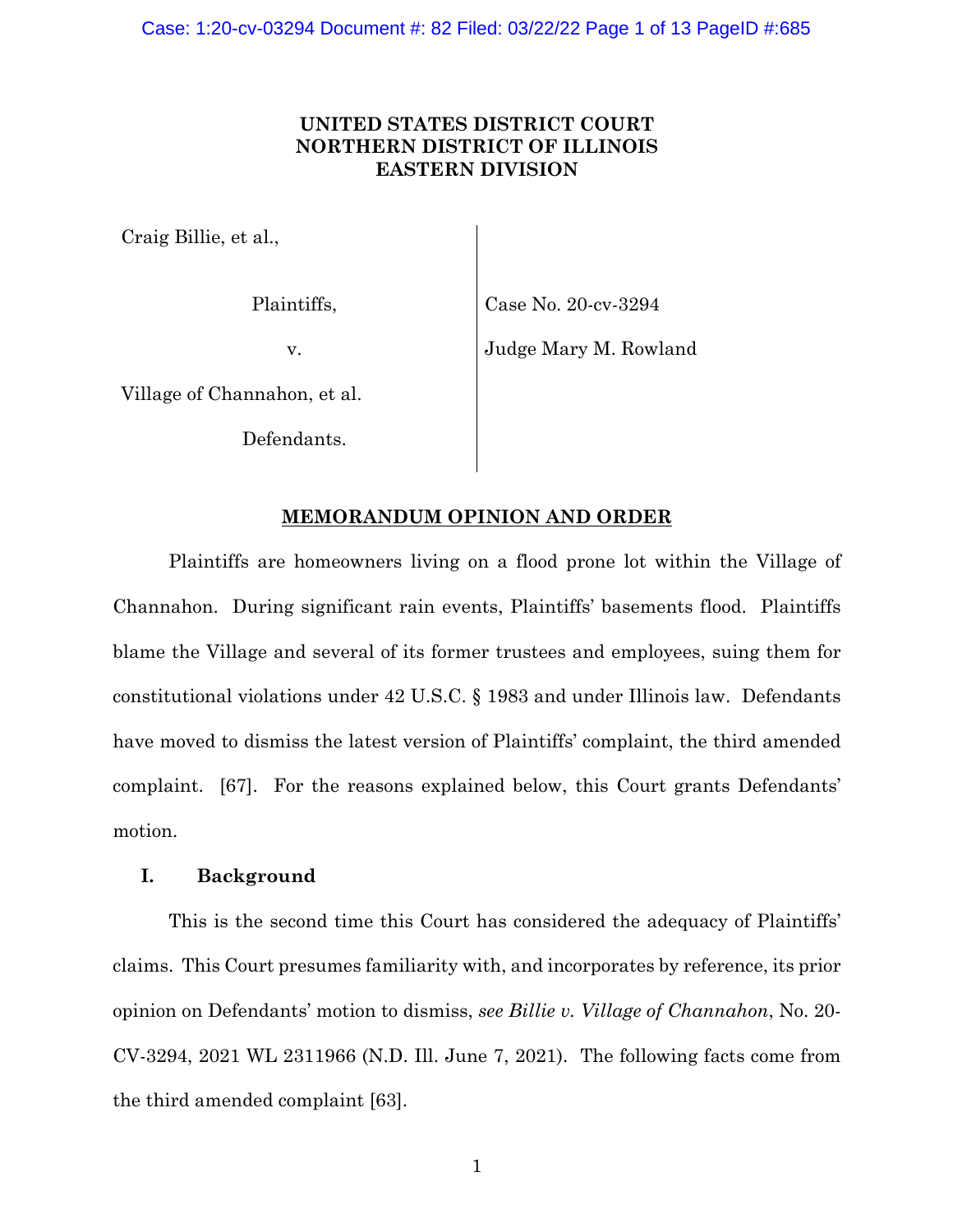#### **A. Parties**

Plaintiffs are all homeowners in the Indian Trails North, Unit 1 Subdivision (ITN1) in the Village of Channahon, Illinois. [63] ¶ 2. Each Plaintiff's home sits on a flood prone lot included within or immediately beside a known DuPage River Special Flood Hazard Area. *Id.* Plaintiffs claim that their homes become an "unwanted public floor water storage area" whenever the DuPage River surface flood water accumulates in this flood plain and that they have suffered damages from this recurrent flood water issue. *Id.* ¶ 3.

Plaintiffs sue the Village of Channahon, a municipal corporation; James Bowden, the former Village Administrator; Wayne Chesson, former Village President; Joseph Cook, Jr., former Village President and past Village Trustee; Edward Dolezal, long-term Village Director of Public Works, Thomas Durkin, the Village Administrator; Village Trustees Samuel Greco, Chantal Host, Scott McMillian, Patricia Perinar, Marck Scaggs, Scott Slocum, Jr.; Janet Schumacher, the Village President; David Silverman, Village Attorney; and Jeffrey Corso, the representative of the Estate of Thomas C. Pahnke, who was the former Village Building and Zoning Officer. *Id.* ¶¶ 17–31.

### **B. Defendants' Alleged Wrongdoing**

In 1993, the Village approved the subdivision where Plaintiffs live. *Id.* ¶¶ 56, 67. Between September 1993 and August 1994, the Village received permit applications for each unimproved ITN1 Lot 11 through 17 to construct on each lot a new single-family house with an excavated basement and excavated septic system

2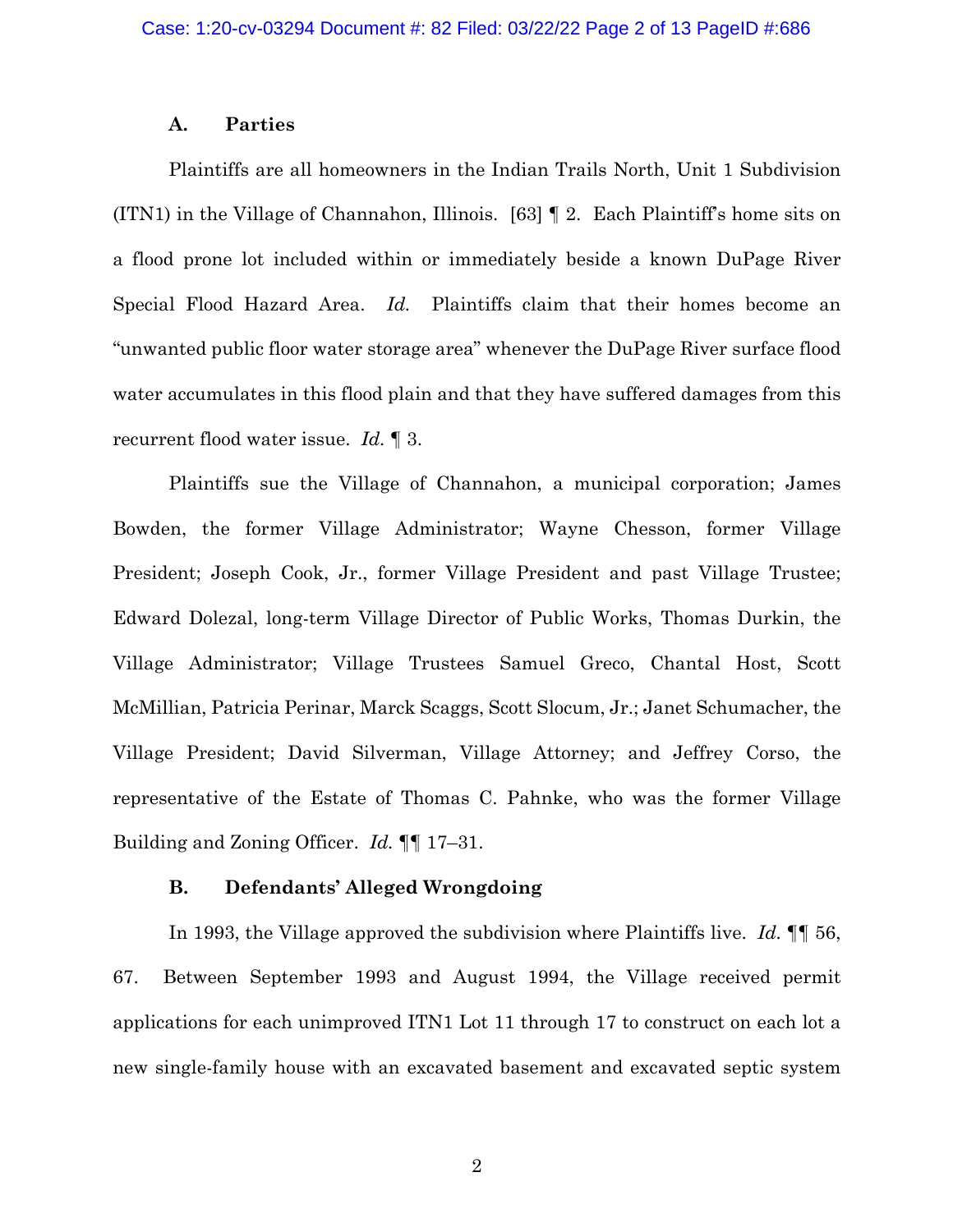### Case: 1:20-cv-03294 Document #: 82 Filed: 03/22/22 Page 3 of 13 PageID #:687

improvement to each house. *Id.* ¶ 68. Defendant Pahnke granted each permit application. *Id.* ¶ 72. Each house on improved ITN1 Lot 11–17 experienced basement flooding in July 1996, October 2001, August 2007, September 2008, December 2008, March 2009, April 2013, May 2017, October 2017, February 2018, April 2019, and May 2020. *Id.* ¶¶ 75, 92, 93, 128, 139, 144, 146, 150, 157.

Defendant Chesson went to ITN1 with a FEMA disaster relief representation in 1996 to view the flooding. *Id.* ¶ 76. Afterward, Chesson allegedly "came to believe" that the basement floor elevations "may have been too deep." *Id.* ¶ 78. Plaintiffs claim that a May 1998 FEMA letter confirmed Chesson's belief, *id.* ¶ 80, and that after reading this letter, Chesson, Bowden, Silverman, Greco, Pahnke, and Dolezal knew that the basement floor elevations "were too deep" and violated Village Ordinance 703 and 44 C.F.R. §§ 59.1–60.26, *id.* ¶ 84.1 According to Plaintiffs, these Defendants began a "conspiracy of silence" ensuring that Plaintiffs would never learn about the violations of Ordinance 703 and 44 C.F.R. §§ 59.1–60.26. *Id.* ¶ 86.

In 2009, several ITN1 households contacted the Village urging an investigation into successive basement flooding events. *Id.* ¶ 97. An engineering firm performed a drainage investigation and provided an initial written report in June 2009. *Id.* ¶ 101. It found a "direct association" between the DuPage River water surface elevation and ITN1 house basement flooding frequency and severity. *Id.* ¶ 104.

On October 12, 2009, Plaintiff Dawn Billie wrote Defendant Cook a letter seeking Village buyout of her ITN1 Lot 16 due to recurrent basement flooding. *Id.* ¶

<sup>1</sup> For discussion about the ordinance and regulations, see this Court's prior opinion. *See Billie*, 2021 WL 2311966, at \*2.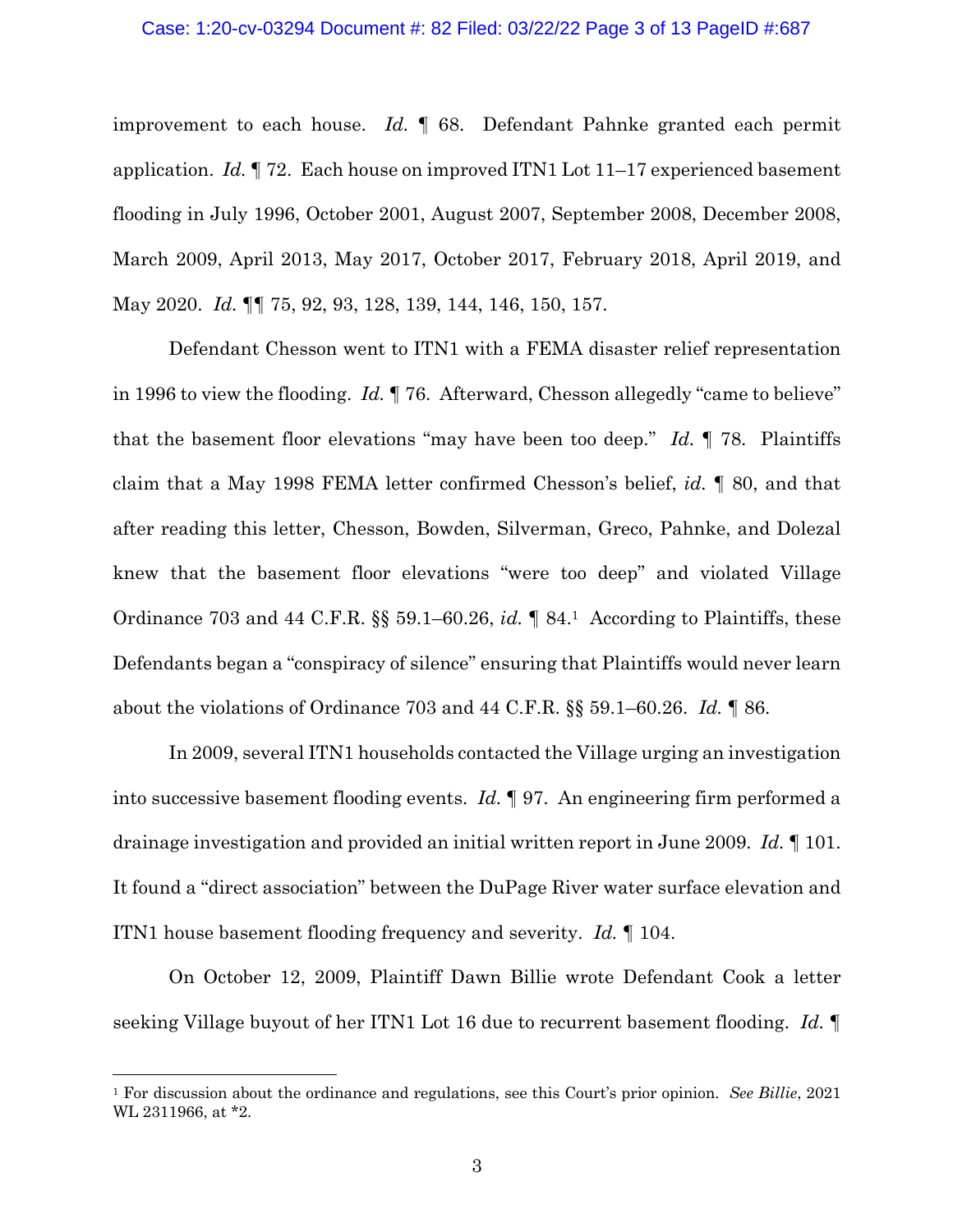#### Case: 1:20-cv-03294 Document #: 82 Filed: 03/22/22 Page 4 of 13 PageID #:688

109. Cook replied by email on October 19, 2009, informing Billie that he had asked Village staff to "investigate," and that the results of the investigation had "not shown that a single state or village regulation was broken." *Id.* ¶ 112. Plaintiffs assert this statement was false because no investigation occurred and Cook knew that Pahnke had violated Ordinance 703. *Id.* ¶ 113.

In May 2017, after Lots 11–17 experienced basement flooding again, Dawn Billie sent an email to Defendant Schumacher hoping she could help find a flooding solution. *Id.* ¶ 140. In reply, Schumacher described the "inherent risks of living so close to water" and stated that "we will continue to look for and pursue viable remedies." *Id.* ¶ 141. Plaintiffs claim that Schumacher's promise was false because she knew no viable flooding solutions or remedies existed. *Id.* Billie wrote Schumacher again on May 3, 2017, asking the Village to "put some pressure on the government agencies that have the power to offer solutions." *Id.* ¶ 142.

By February 2018, Billie developed the belief that the Village had been "solely at fault" for the recurrent basement flooding and let Schumacher know her belief in an email. *Id.* ¶ 147. Schumacher responded by email to Dawn, stating that the Village had "followed engineering" standards. *Id.* ¶ 148. Billie forwarded this correspondence to Defendant Slocum to notify him about what Billie perceived as Schumacher's false statement. *Id.* ¶ 149.

Beginning in May 2019, Dawn began to research what standards governed the ITN1 Lot 11–17 development and approval of Lot 11–17 improvements. *Id.* ¶ 151. In July 2019, the United States Army Corps of Engineers (USACE) stated that a slurry-

4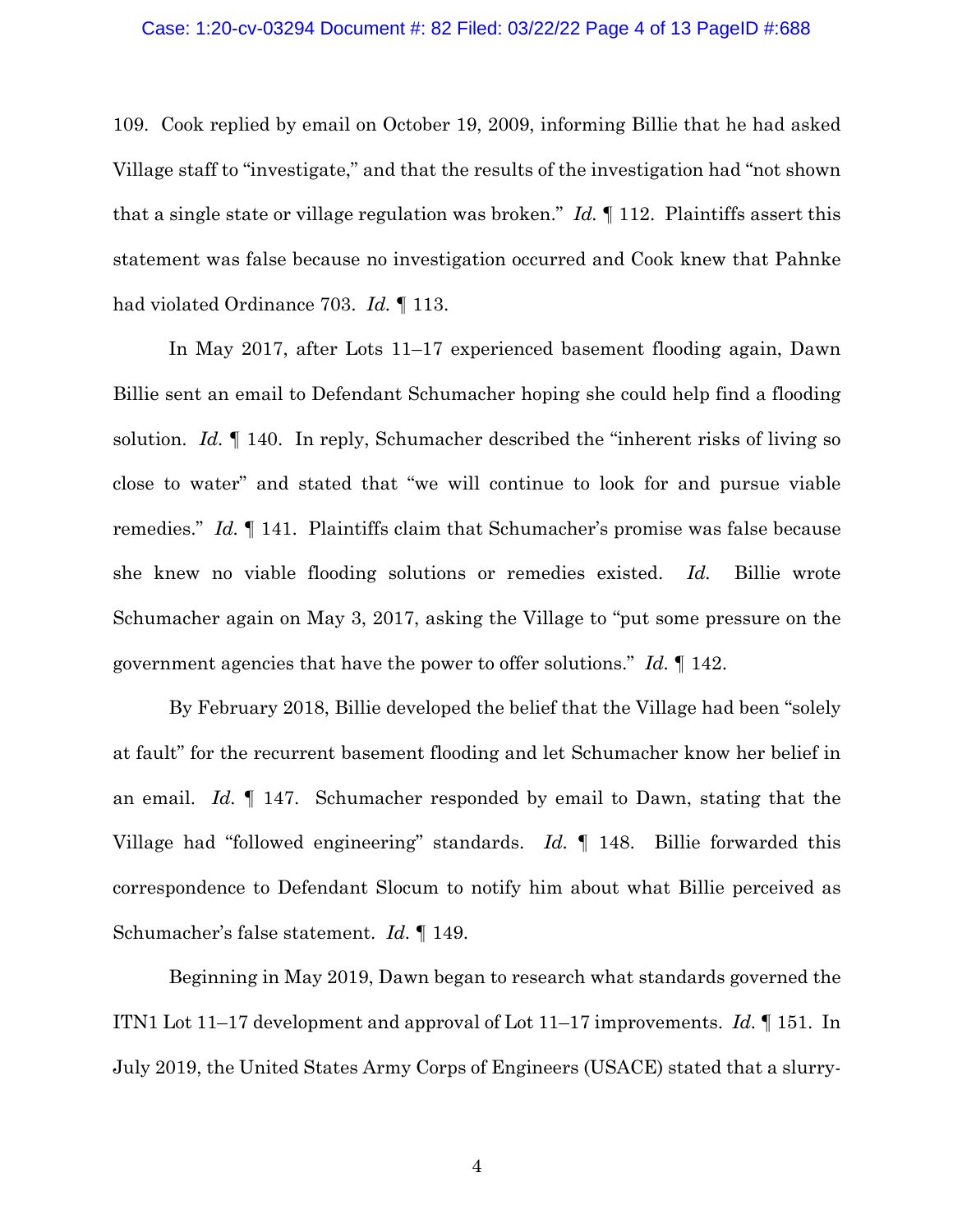wall project for the Indian Trail Development, which included Plaintiffs' properties, would not be built since it did not meet USACE's cost-benefit criteria. *Id.* ¶ 152.

In January 2020, Dawn made a presentation to Schumacher, Greco, Host, McMillian, Perinar, Scaggs, and Slocum, which Dolezal, Durkin, and Silverman also attended. *Id.* ¶ 154. She informed them of her belief that the ITN1 Lots 11–17 developmental evaluation and construction process violated flood management criteria regulation, therein causing recurrent basement flooding. *Id.* ¶ 154. Later that month, Craig and Dawn Billie met with Dolezal and Durkin and made a buyout request to the Village for Lot 16. *Id.* ¶ 156. The Village has denied this buyout request through its "inaction and silence." *Id.*

## **C. Plaintiffs' Claims**

In the TAC, Plaintiffs bring claims for: Fifth Amendment takings under 42 U.S.C. § 1983 (Counts I and II against the Village and the individual Defendants, respectively); deprivation of Plaintiffs' "statutory rights" under Section 1983 against the individual Defendants (Count III); state-law claims for inverse condemnation against the Village (Count IV), nuisance against the Village (Count V); trespass against the Village (Count VI); and deprivation of Plaintiffs' right of access to the courts against all Defendants under Section 1983 (Count VII).

Defendants have moved to dismiss the TAC in its entirety. [67].

## **II. Legal Standard**

A motion to dismiss under Rule 12(b)(6) tests the sufficiency of a claim, not the merits of the case. *Gunn v. Cont'l Cas. Co.*, 968 F.3d 802, 806 (7th Cir. 2020). To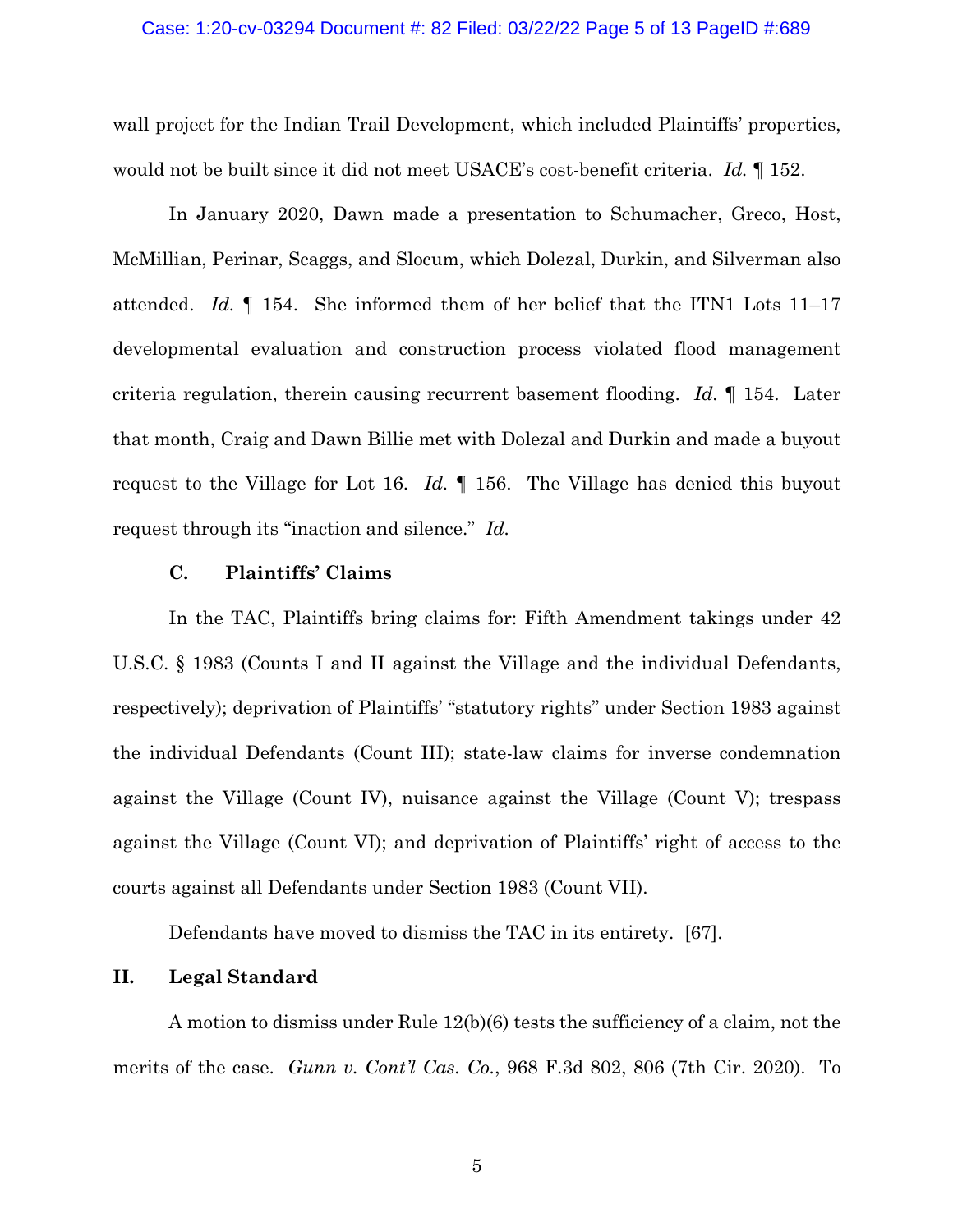### Case: 1:20-cv-03294 Document #: 82 Filed: 03/22/22 Page 6 of 13 PageID #:690

survive a motion to dismiss under Rule 12(b)(6), the claim "must provide enough factual information to state a claim to relief that is plausible on its face and raise a right to relief above the speculative level." *Haywood v. Massage Envy Franchising, LLC*, 887 F.3d 329, 333 (7th Cir. 2018) (quoting *Camasta v. Jos. A. Bank Clothiers, Inc.*, 761 F.3d 732, 736 (7th Cir. 2014)); *see also* Fed. R. Civ. P. 8(a)(2) (requiring a complaint to contain a "short and plain statement of the claim showing that the pleader is entitled to relief"). A court deciding a Rule 12(b)(6) motion accepts the wellpleaded factual allegations as true and draws all permissible inferences in the pleading party's favor. *Degroot v. Client Servs., Inc.*, 977 F.3d 656, 659 (7th Cir. 2020). Dismissal for failure to state a claim is proper "when the allegations in a complaint, however true, could not raise a claim of entitlement to relief." *Bell Atl. Corp. v. Twombly*, 550 U.S. 544, 558 (2007).

### **III. Analysis**

#### **A. Count III: Statutory Violations**

In Count III, Plaintiffs reassert a Section 1983 claim for "statutory right deprivation" based upon the individual Defendants' supposed violations of the NFIA and FDPA. [63] at Count III. This Court previously dismissed this claim with prejudice, *Billie*, 2021 WL 2311966, at \*8, and it is on this basis that Defendants argue that dismissal is again proper, [68] at 15–16.

In response, Plaintiffs assert that they did not intend to replead this claim and only included it to "avoid any claim waiver argument." [73] at 9–10. Given this concession, Count III remains dismissed with prejudice.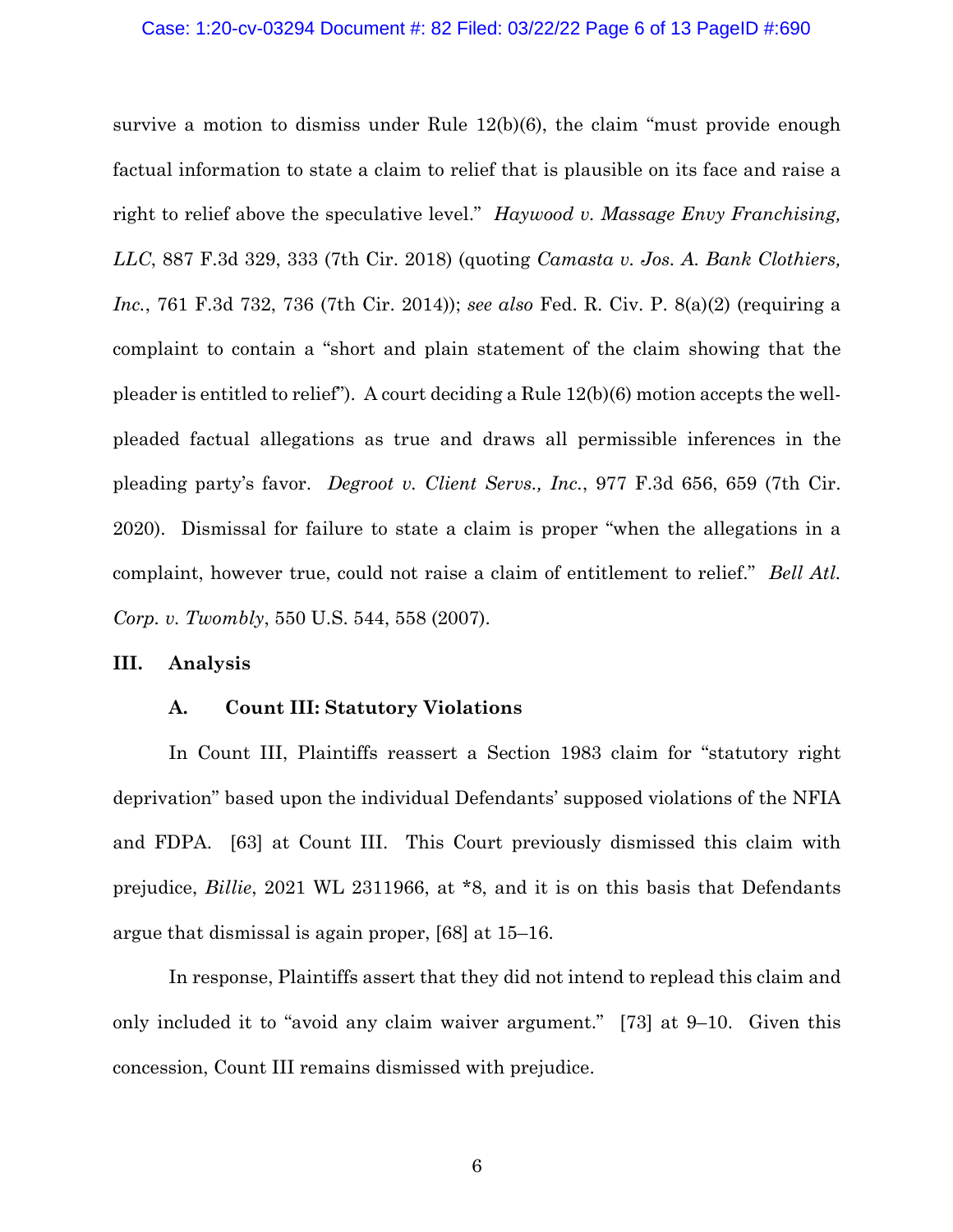## **B. Counts I and II: Fifth Amendment Takings**

Plaintiffs also reassert Fifth Amendment takings claims against the Village (Count I) and the individual Defendants (Count II), which this Court gave leave to replead. *See Billie*, 2021 WL 2311966, at \*10.

The Fifth Amendment's takings clause provides that private property shall not "be taken for public use without just compensation." U.S. Const. amend. V. A property owner possesses an "actionable Fifth Amendment takings claim when the government takes his property without paying for it." *Knick v. Township of Scott*, 139 S. Ct. 2162, 2167 (2019). The Supreme Court has held that "government-induced flooding of limited duration may be compensable." *Ark. Game & Fish Comm'n v. United States*, 568 U.S. 23, 34 (2012); *see also Cedar Point Nursery v. Hassid*, 141 S. Ct. 2063, 2071 (2021) ("And the government likewise effects a physical taking when it occupies property—say, by recurring flooding as a result of building a dam."). As with all physical takings, however, Plaintiffs must plausibly allege that the government directly and proximately caused the flooding. *Ministerio Roca Solida, Inc. v. United States*, 156 Fed. Cl. 346, 365 (2021) (citing *St. Bernard Par. Gov't v. United States*, 887 F.3d 1354, 1362 (Fed. Cir. 2018)). In other words, takings claims must be based "on affirmative government acts," and the government cannot be liable for a mere "failure to act." *St. Bernard Par. Gov't*, 887 F.3d at 1360–61.

In assessing the prior version of Plaintiffs' complaint, this Court found that Plaintiffs had failed to state a viable takings claim because they had not alleged any facts to suggest "government-induced" flooding, as they must under *Arkansas Game*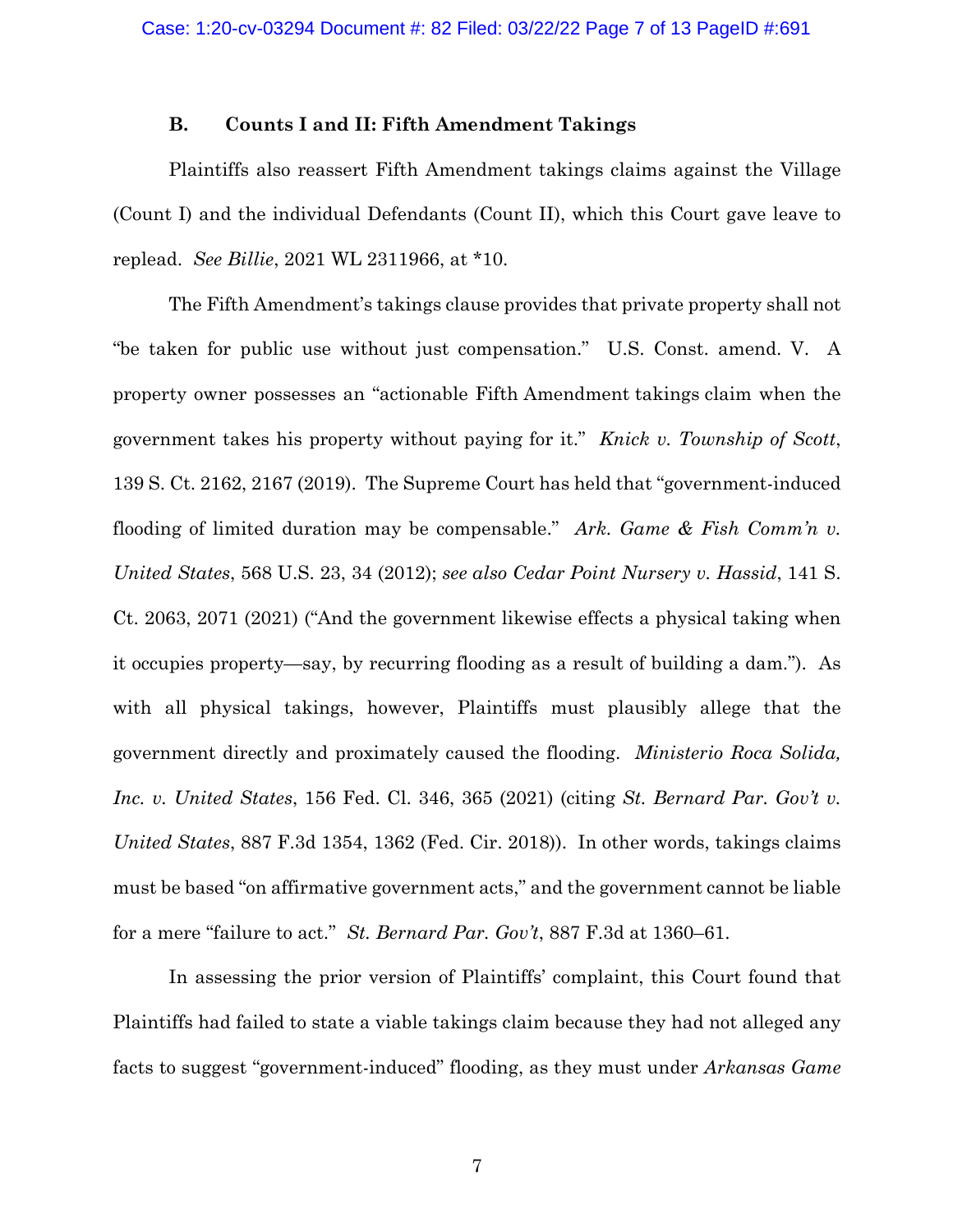### Case: 1:20-cv-03294 Document #: 82 Filed: 03/22/22 Page 8 of 13 PageID #:692

*& Fish Commission*. *Billie*, 2021 WL 2311966, at \*9 (citing *Ark. Game & Fish Comm'n*, 568 U.S. at 34). Rather, the prior complaint alleged only that the government granted permits to develop the subdivision in contravention of Ordinance 703. *Id.* at \*9. The TAC fares no better.

In the TAC, Plaintiffs add allegations that certain individual Defendants refused to build a "slurry wall" or "concrete barrier" to surround ITN1 which would have stopped "surface flood water from reaching the slough flood plain." [63] **[16]** 176, 186, 193, 201, 208. These allegations do not state a viable takings claim, however, because they attempt to hold the Village liable for failing to take action. It is wellestablished that failure to take action remains insufficient to state a Fifth Amendment takings claim. *See St. Bernard Par. Gov't*, 887 F.3d at 1361 (noting that "takings liability does not arise from government inaction or failure to act") (citing *United States v. Sponenbarger*, 308 U.S. 256 (1939)); *see also Nicholson v. United States*, 77 Fed. Cl. 605, 620 (2007) ("In no case that we know of has a governmental agency's failure to act or to perform its duties correctly been ruled a taking.").

Plaintiffs also point to new allegations that the Village allowed the subdivision to be developed with basements lower than the BFE2 to help owners evade flood insurance obligations. [73] at 8. Specifically, the TAC alleges that Pahnke, with Silverman's assistance, "chose to defeat FEMA regulations for new development in known flood prone, unimproved areas with the approach taken during review of

<sup>2</sup> BFE refers to "basement flood elevation," or the "elevation of surface water resulting from a flood that has a 1% chance of equaling of exceeding that level in any given year." *Residential Buildings*  with Permits, FEMA (Aug. 3, 2021), https://www.fema.gov/floodplain-management/managerisk/residential-buildings-basements.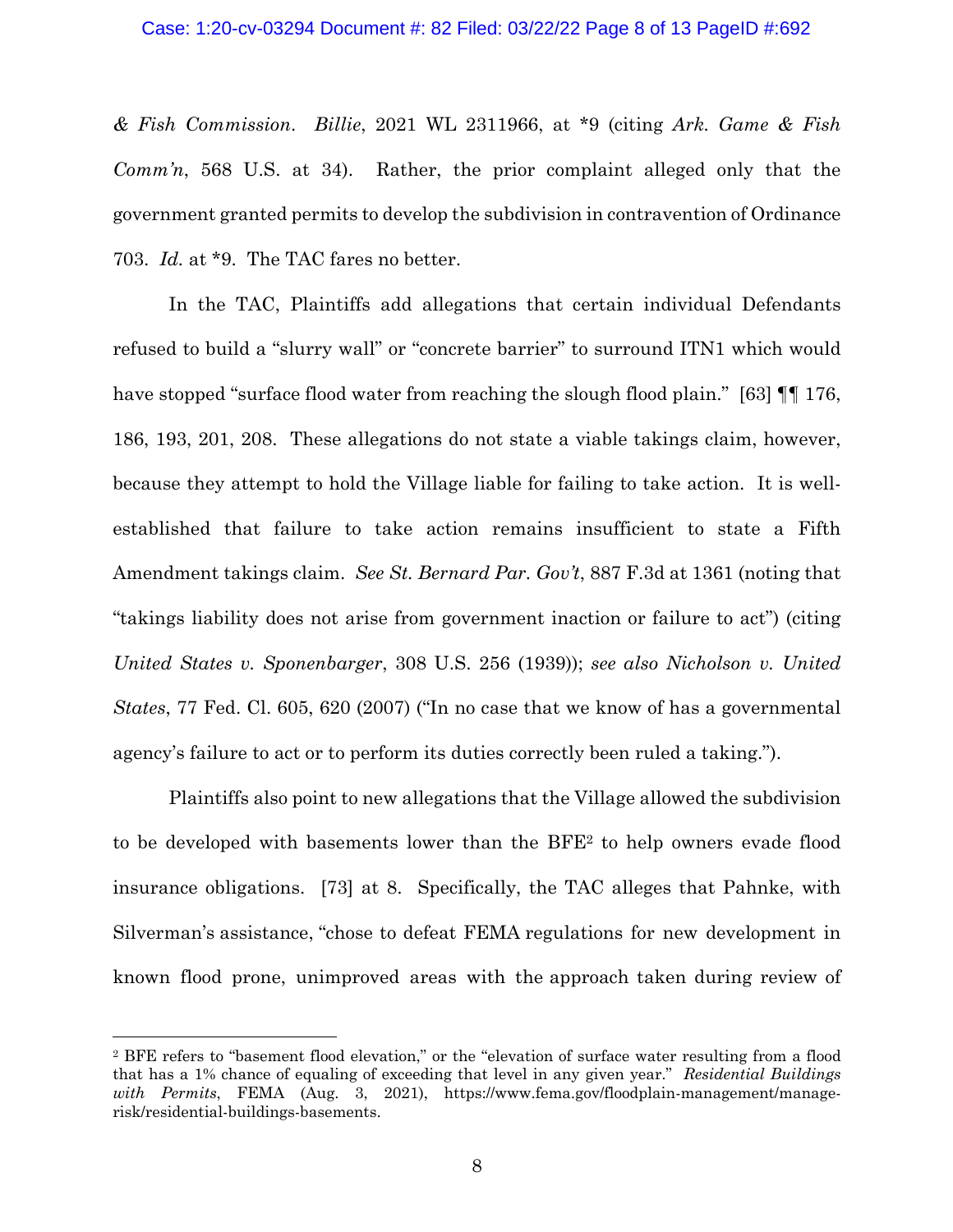#### Case: 1:20-cv-03294 Document #: 82 Filed: 03/22/22 Page 9 of 13 PageID #:693

proposed subdivision plat and building plans by the location of planned residential new house construction on each lot at a point outside the BFE lot elevation in order for Village approvals to be granted." [63] ¶ 61; *see also id.* ¶¶ 58–60, 62–63. Such an approach, the TAC alleges, "allowed for maximum permitted development" because each new house "was no longer in a known flood hazard area," and thus, would not require flood insurance coverage. [63] ¶ 61. While these allegations suggest an improper motive for the Village's approval of the ITN1 construction, they do not state a constitutional takings claim. To reiterate, in the flooding context, courts have only recognized unconstitutional takings when the flooding is "government-induced," such as when the government builds a project that directly and proximately causes flooding. *Ark. Game & Fish Comm'n*, 586 U.S. at 34; *see also, e.g.*, *Messing v. Town of Hamden*, 459 F. Supp. 3d 464, 465, 466–69 (D. Conn. 2020) (holding that a property owner stated a plausible takings claim based upon allegations that his local government repaved the road on which his property sits, removing a preexisting drainage system and changing the grading of the road which resulted in flooding on his property).

Plaintiffs' cited cases underscore this principle that physical takings occur only where the government directly causes the flooding. *See* [73] at 6–8. For example, Plaintiffs rely heavily upon *Ridge Line, Inc. v. United States*, where the Federal Circuit found that the United States Postal Service's building of a facility that increased storm water runoff onto a plaintiff's property could form the basis for an inverse condemnation claim. 346 F.3d 1346, 1353 (Fed. Cir. 2003). In *United States*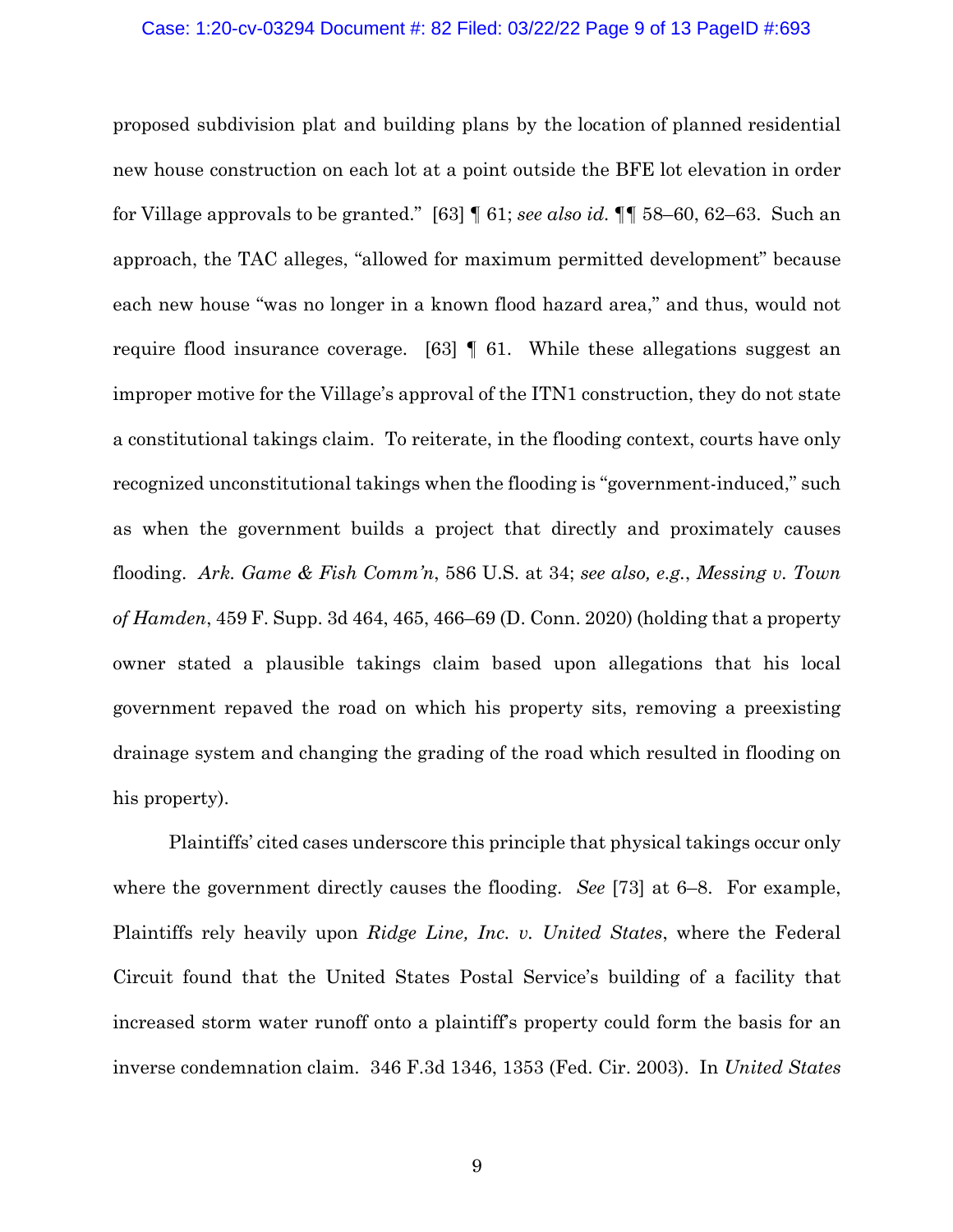*v. Kansas City Life Ins. Co.*, 339 U.S. 799, 801 (1950), the Court held that the United States government's construction and operation of a dam resulted in a taking of the respondent's farmland because it destroyed the farm's agricultural value. In *United States v. Winnebago Tribe of Nebraska*, 542 F.2d 1002, 1007 (8th Cir. 1976), the Eighth Circuit described a taking resulting "from a direct physical invasion of" land by "waters of the United States" from the government's Oxbox Recreation Lakes, Snyder-Winnebago Complex, Missouri River Recreation Lakes Project that diminished the "agricultural productivity" of the plaintiff's land. And in *United States. V. Wells*, 1978 U.S. Dist. LEXIS 16147, at \*13 (D. Or. 1978), the court considered how to compensate a landowner in connection with a government dam "peaking" project which raised the maximum reservoir capacity of water held behind the dam. In all of the foregoing cases upon which Plaintiffs rely, government construction directly caused the flooding on private land. That is not the case here. Plaintiffs have alleged that the government granted permits to build private property on land that was already flood prone; they have not alleged that the government induced the flooding. Plaintiffs cite no authority (and this Court knows of none) for the legal theory that a government's issuance of permits (at Plaintiffs' requests) to build on flood prone land rises to the level of a constitutional taking.

For these reasons, this Court concludes that Plaintiffs have failed to state a cognizable Fifth Amendment takings claim. Counts I and II are dismissed, this time with prejudice.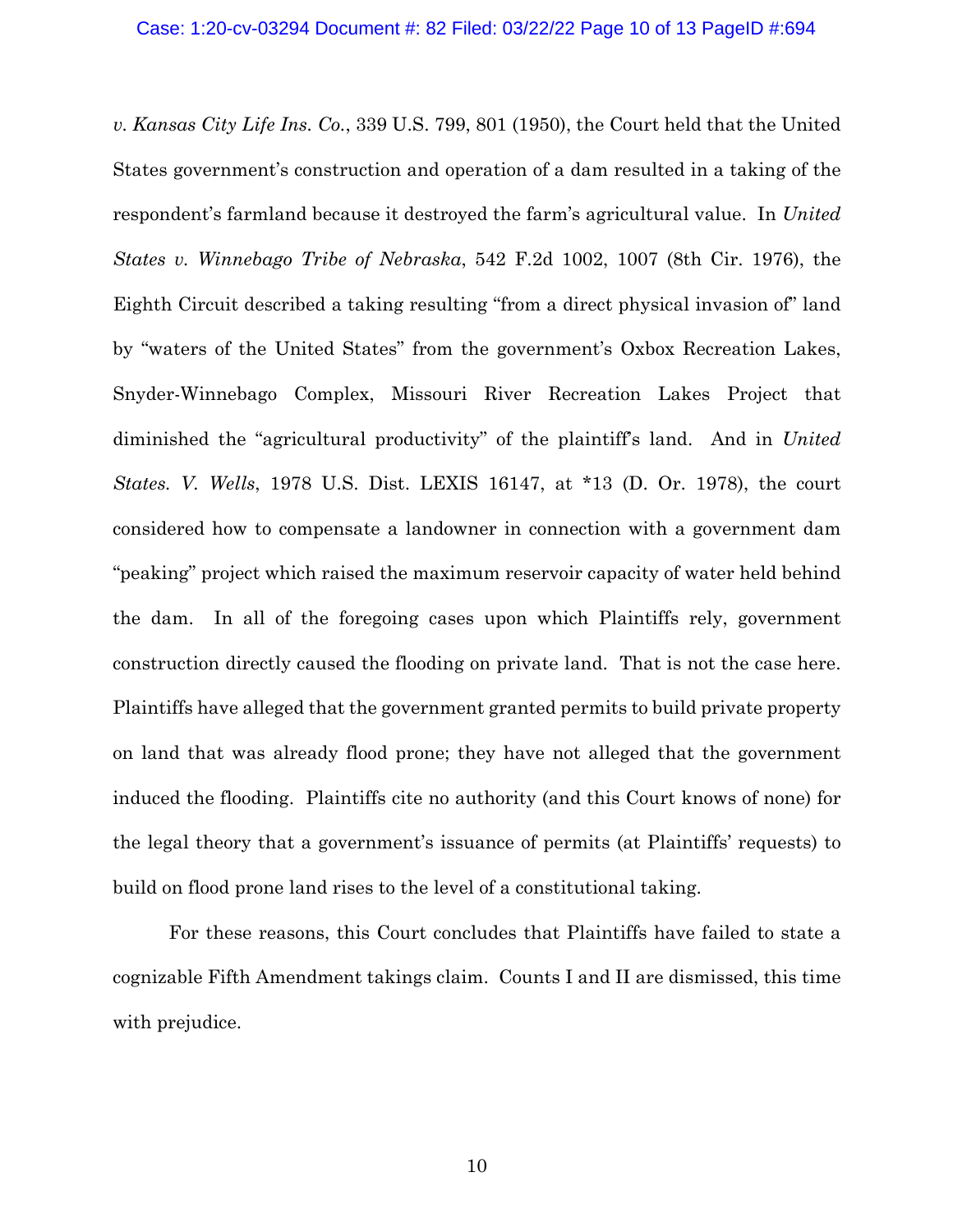### **C. Counts IV–VII: Denial of Access and State-Law Claims**

In Count VII, Plaintiffs allege a Section 1983 claim based upon Defendants' violation of the constitutional right to access courts to the extent any of their other claims are determined to be time-barred. [63] at Count VII. A claim for meaningful and effective access to court requires Plaintiffs to identify: (1) a nonfrivolous, underlying claim; (2) the official acts frustrating the litigation; and (3) a remedy that may be awarded as recompense but that is not otherwise available in a suit or settlement. *Harer v. Casey*, 962 F.3d 299, 308 (7th Cir. 2020).

Plaintiffs' denial of access claim fails to the extent it is based upon the other federal claims (Counts I–III). Although this Court has not determined those claims time-barred, it has dismissed them with prejudice for failure to state a claim. Because those federal constitutional claims have now been dismissed with prejudice, they cannot serve as "nonfrivolous, underlying claims" that satisfy the first prong of a denial of access claim. *Id.*; *see also Billie*, 2021 WL 2311966, at \*10.

Plaintiffs' denial of access claim is also unripe to the extent Plaintiffs base it upon the remote contingency that the pendent state-law claims in Counts IV–VI for trespass, inverse condemnation, and nuisance will be deemed time-barred. Plaintiffs have alleged their denial of access claim in Count VII only as "an alternative remedy should any claim set forth above be found as time barred." [63] ¶ 212. This Court will not, however, rule upon the merits of the state-law claims in Counts IV–VI. Plaintiffs base these state-law claims upon supplemental jurisdiction rather than diversity, *see* [63] ¶ 5, and the "sensible presumption [is] that if the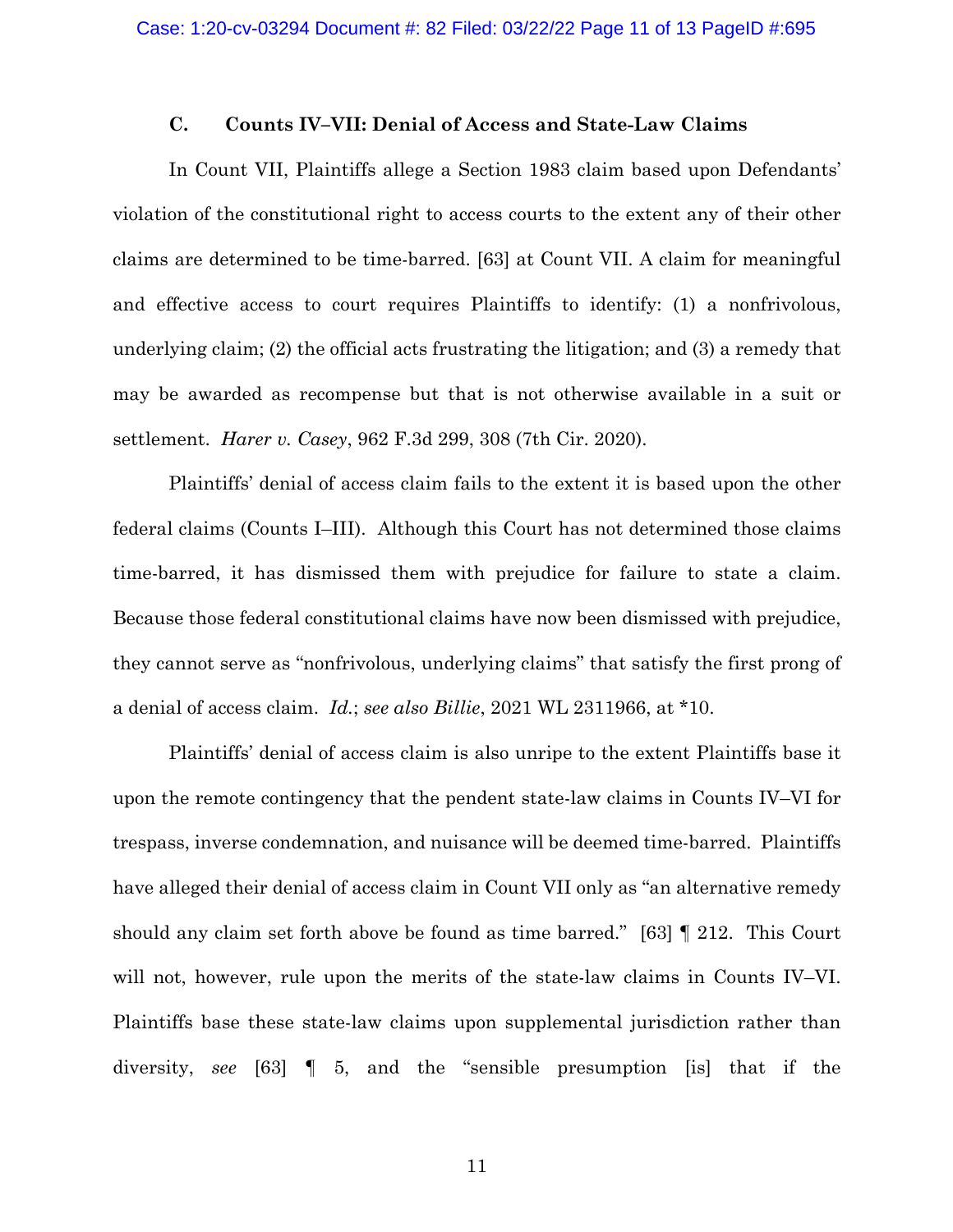#### Case: 1:20-cv-03294 Document #: 82 Filed: 03/22/22 Page 12 of 13 PageID #:696

federal claims drop out before trial, the district court should relinquish jurisdiction over the state-law claims," *Refined Metals Corp. v. NL Industries Inc.*, 937 F.3d 928, 935 (7th Cir. 2019) (internal quotation marks and citation omitted). As this Court will relinquish supplemental jurisdiction over the state-law claims in Counts IV–VI, Plaintiffs' denial of access claim—to the extent alleged as an alternative remedy in case the state-law claims are time-barred—is unripe. *See Harer*, 962 F.3d at 310–11 ("With the ultimate resolution of their wrongful death case in doubt, the Harers' access-to-court claim is not ripe for judicial review.").

The Seventh Circuit has explained that the third element of a denial of access claim presents a problem where, as here, Plaintiffs bring a denial of access claim alongside underlying claims because it is "just too early to say" whether "the remedy" Plaintiffs seek is "not otherwise available" in their pending lawsuit. *Id.* at 309; *see also In re Maxy*, 674 F.3d 658, 661 (7th Cir. 2012) ("Relief for the denial of access to the courts is intended to remedy rights denied in a *separate case* due to the impediment") (emphasis added). Because "[r]esolution of the underlying claims is essential" to the viability of a denial of access claim, and the underlying claims have not been resolved on their merits, Plaintiffs' denial of access claim is unripe. *Harer*, 962 F.3d at 309; *see also Voss v. Carr*, No. 19-CV-790-JDP, 2019 WL 5802556, at \*2 (W.D. Wis. Nov. 7, 2019) (noting that an access-to-courts claim "is not ripe until [the underlying claim] is resolved") (alteration in original) (quotation omitted). This Court notes that Plaintiffs may theoretically bring a denial of access claim if a court later deems the state-law claims time-barred. But is it not currently actionable—and may